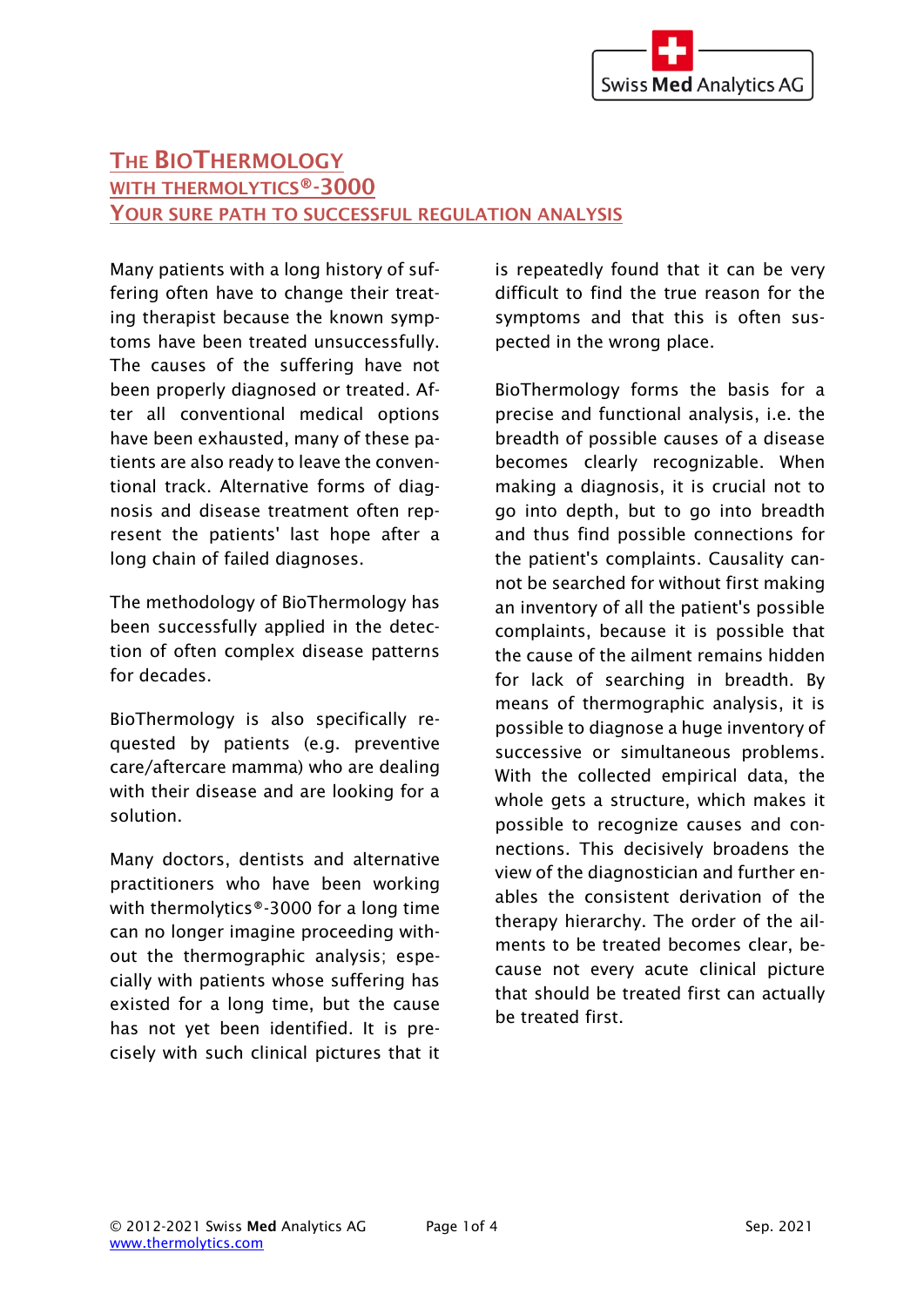

## FIELDS OF APPLICATION OF BIOTHERMOLOGY

Thermological analysis has established itself in the medical field and is a very helpful supplement to clinical diagnostics. It is a superordinate structure to the various medical specialties because the regulatory ability of the human organism affects all areas of the medical field of activity at certain levels.

The body's thermoregulation is intact in healthy people and responds to a temperature difference in the external environment. However, if a certain disease is present in a segmental area of the organism, thermoregulation has also been proven not to function, because the body does not manage to respond accordingly.

BioThermology is recommended when detecting an inability to regulate. Often it is only through the Thermo analysis that a reliable statement can be made as to which specialist should be consulted in order to treat the patient optimally. In addition, certain empirical values with RTG have shown that there are certain correlations: In particular,

a mis regulation of body temperature in the head area often indicates other complaints in the rest of the body. For example, it may be relevant for an orthopedist to know that in a patient with chronic shoulder pain the cause could be in the dental area (CMD) and he should be treated additionally by the dentist.

With BioThermology, one can not only detect diseases, but also assess reactions of the organism even before the manifestation of a disease pattern and thus take optimal precautions. The method is therefore important for all medical fields and in the best sense it is a holistic method of analysis, which goes beyond previous diagnostic procedures and complements them with a new perspective. It is a methodology that provides a necessary prerequisite for a mostly successful treatment. Therapists are often faced with the situation of explaining to the patient why Bio-Thermology should be done beforehand.



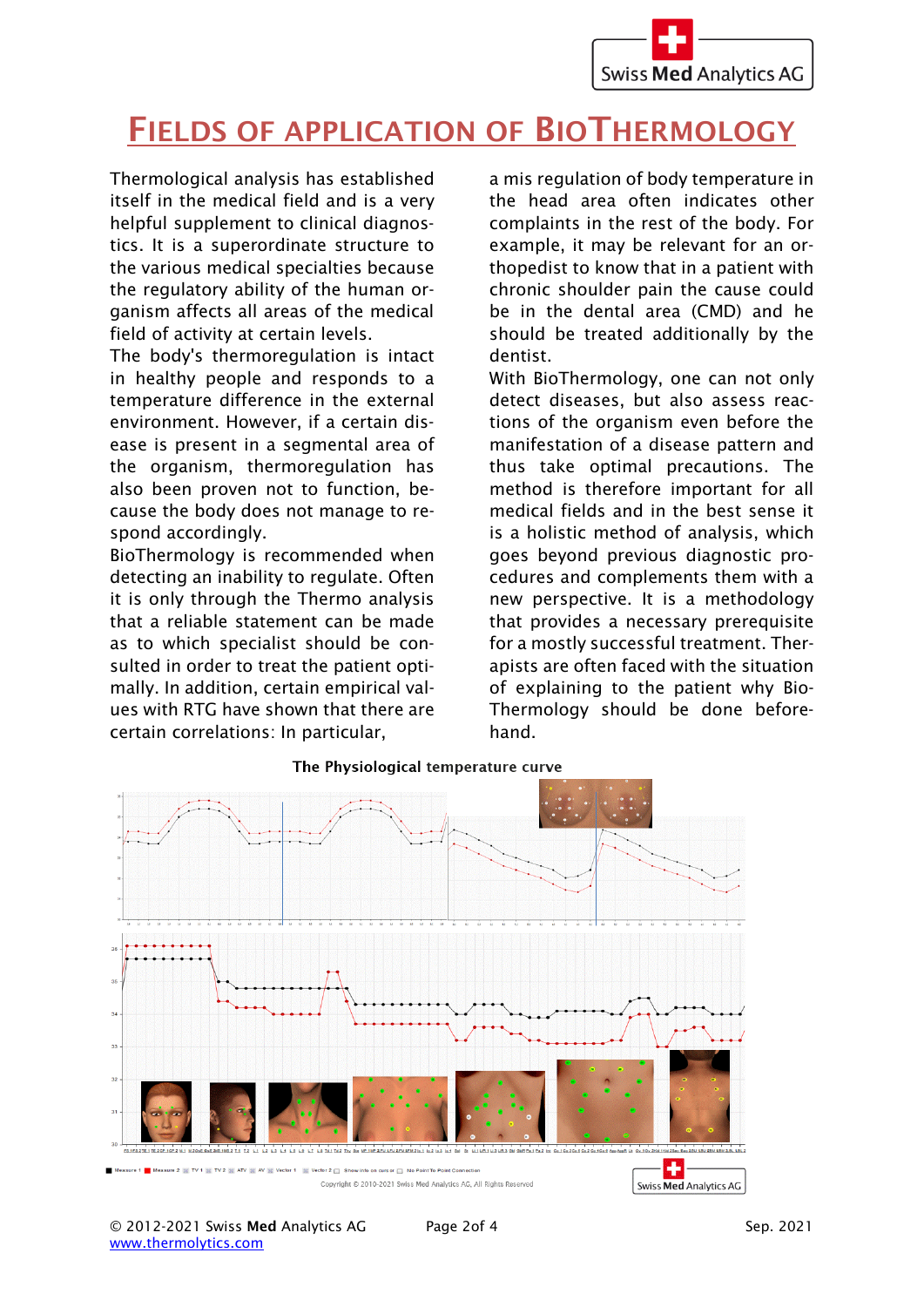

For patients with often chronic or protracted illnesses, this is an automatic argument. This is because it is clear to them that other measures need to be taken in order to

combat. Patients are very interested in breaking their path of suffering. Therefore, a new approach is also desired on the part of patients - often after a long period of unsuccessful treatment.

## ADVANTAGES OF BIOTHERMOLOGY

- BioThermology increases the accuracy of the diagnosis,
- it provides the neutral basis for recognizing symptoms,
- it decisively expands the therapist's view,
- it identifies the primary organ area under stress (whole-body screening),
- it enables the derivation of a therapy hierarchy,
- it is the ideal complement to clinical diagnostic procedures,
- she monitors the course of therapy.



Temperature Dokumentation

Analysis-Tool Point Graphic - The segmental innervation of the skin; measured with thermolytics 3000